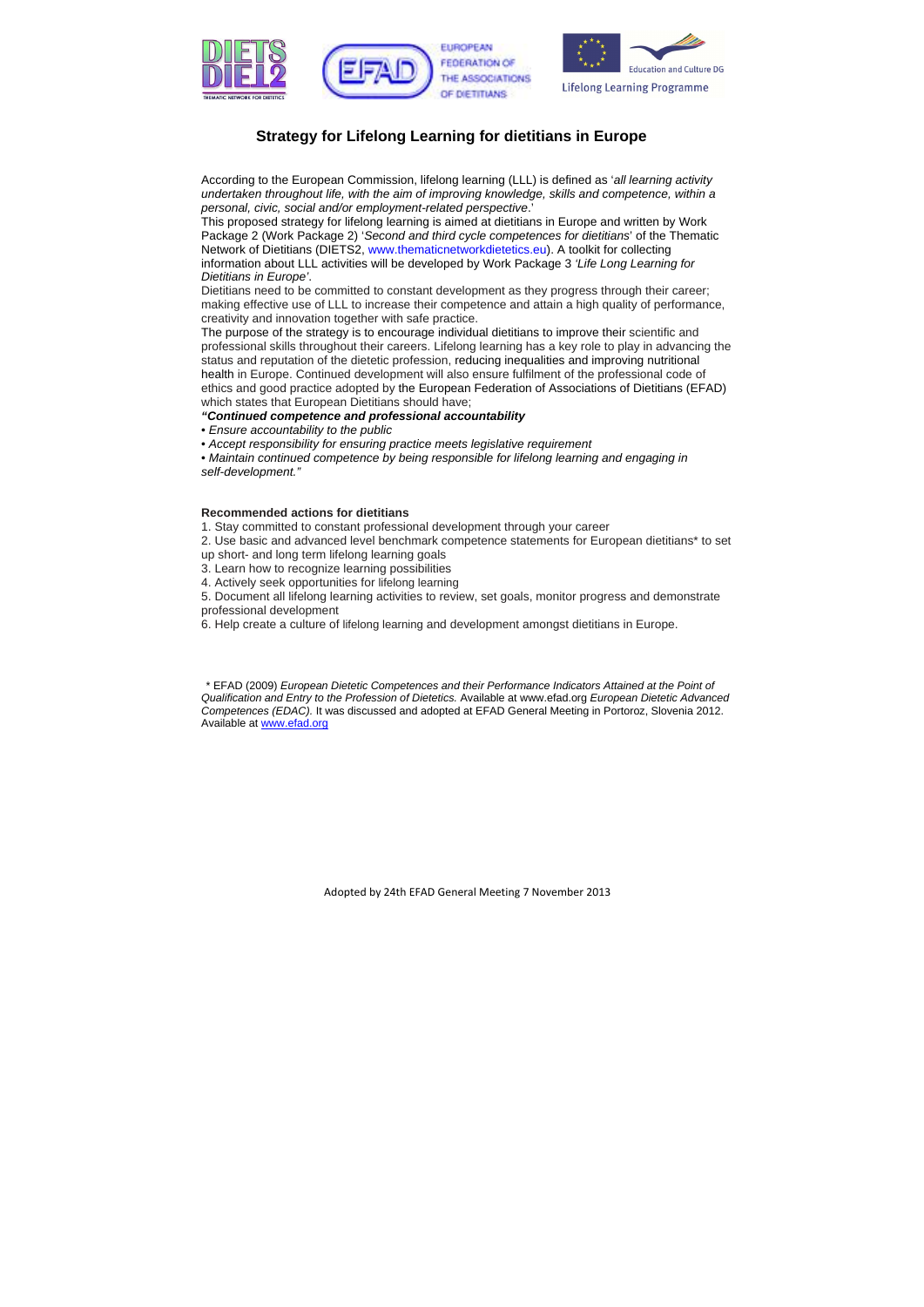





# **Strategy for Lifelong Learning within EFAD**

According to the European Commission lifelong learning (LLL) is defined as '*all learning activity undertaken throughout life, with the aim of improving knowledge, skills and competence, within a personal, civic, social and/or employment-related perspective*.'

Part of the mission and aims of European Federation of Associations of Dietitians (EFAD) is to support member associations in developing the role that dietitians have in reducing inequalities and improving nutritional health in Europe.

This proposed strategy for LLL is aimed at dietitians in Europe through their National Dietetic Associations (NDAs) and written by the Work Package '*Second and third cycle competences for dietitians*' of the Thematic Network of Dietitians (DIETS2, www.thematicnetworkdietetics.eu).

The purpose of the strategy is to support NDAs and the profession in Europe to fulfil the Mission and aims of EFAD by promoting the development of the dietetic profession and developing dietetics on a scientific and professional level in the common interest of the member Associations. This should also ensure fulfilment of the professional code of ethics and good practice adopted by EFAD, which states that European Dietitians should have;

#### *"Continued competence and professional accountability*

- *Ensure accountability to the public*
- *Accept responsibility for ensuring practice meets legislative requirement*
- *Maintain continued competence by being responsible for lifelong learning and engaging in self-development."*

EFAD will help to develop and support NDAs who in their turn will be committed to the constant development and commitment of their members to improve their competence as they progress through their careers. This will not only benefit the people, that dietitians' serve, to gain and maintain their health through improved food choice and nutrition, but also advance the status and reputation of the dietetic profession in Europe.

## **Aims of the EFAD Strategy for Lifelong Learning**

- 1. To create a culture of LLL and professional development amongst dietitians in Europe.
- 2. To support individual NDAs to develop their commitment to LLL for/of their members.
- 3. To work with education providers, directly and through NDAs to develop learning opportunities, the promotion of these and the subsequent dissemination across Europe.
- 4. To work with all constituents who would benefit from professional engagement with dietitians in order to advance their learning about the contribution that can be made to the improvement of health through nutrition.
- 5. To provide basic and advanced level benchmark competence statements and a 'toolkit to record LLL' for European dietitians and to support individual NDAs to adapt to national requirements.
- 6. To monitor the development of the profession in Europe together with the NDAs as opportunities are introduced for LLL.

## **Recommended actions for NDAs**

- 1. For Countries that do not yet have an accreditation or credit system, EFAD would recommend the NDAs and/or their education providers establish a system for rewarding learning (professional development and LLL) wherever it may occur.
- 2. Consider, adopt and promote a system for recording on-going professional development, for example using a portfolio-based or an internet based log system, to monitor the individual's professional progress in achieving their learning goals.